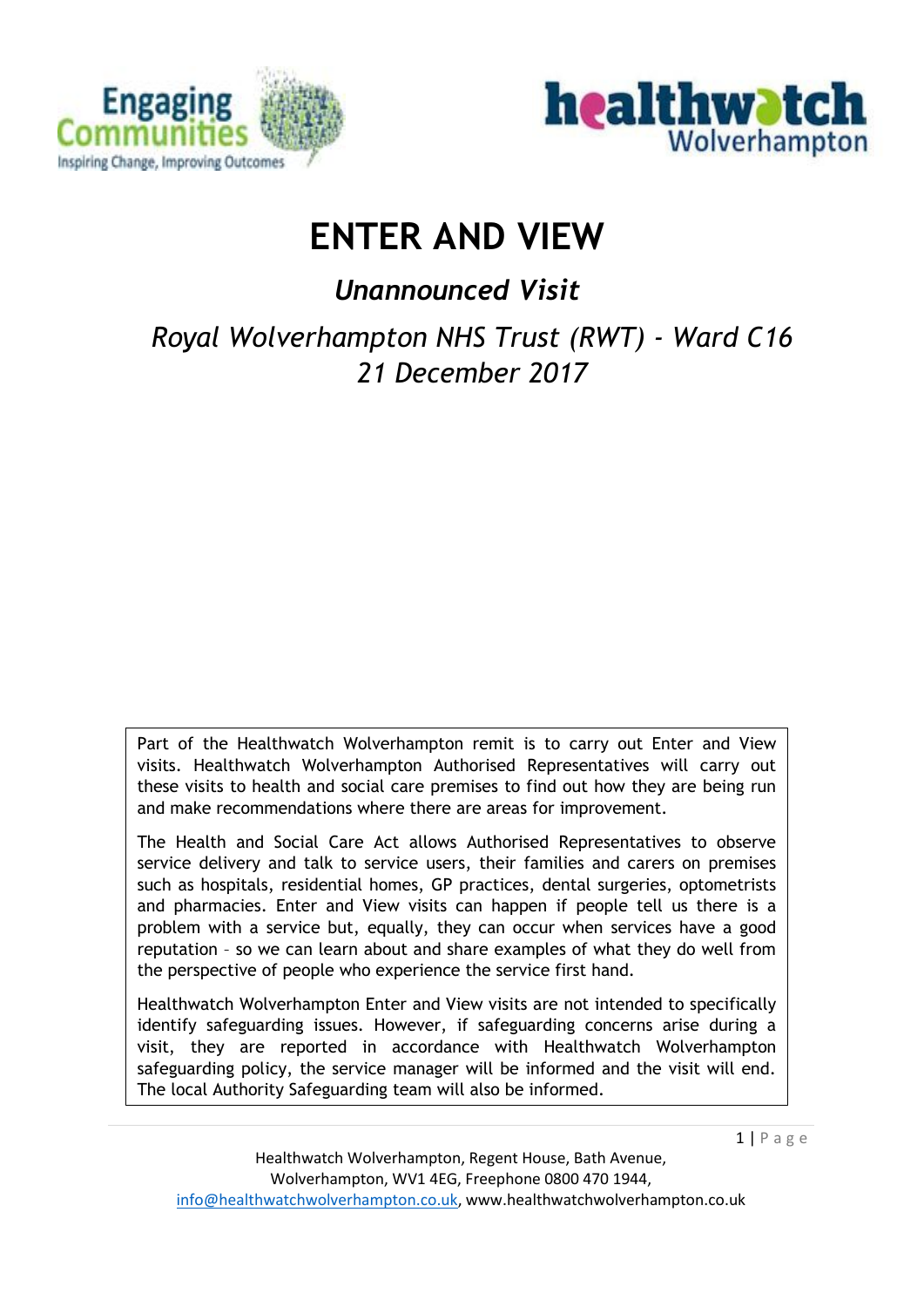# **Royal Wolverhampton NHS Trust – Ward C16**

Service Address: Wolverhampton Road, Heath Town, Wolverhampton WV10 0QP Manager Name/Ward Sister: Sharna May McLoughlin

# **Acknowledgements**

Healthwatch Wolverhampton would like to thank the Ward Sister, patients, visitors and staff for their co-operation during the visit.

## **Disclaimer**

Please note that this report relates to findings observed during our visit made on Thursday **21 December 2017.** The report does not claim to be representative of all patients, only of those who contributed within the restricted time available.

## **Authorised Representatives**

Donald McIntosh (Lead) Shooky Devi

### **Who we share the report with**

This report and its findings will be shared with the Royal Wolverhampton NHS Trust (RWT), Care Quality Commission (CQC), Healthwatch England, and NHS England. The report will be published on the Healthwatch Wolverhampton website.

 $2 | P \text{ age}$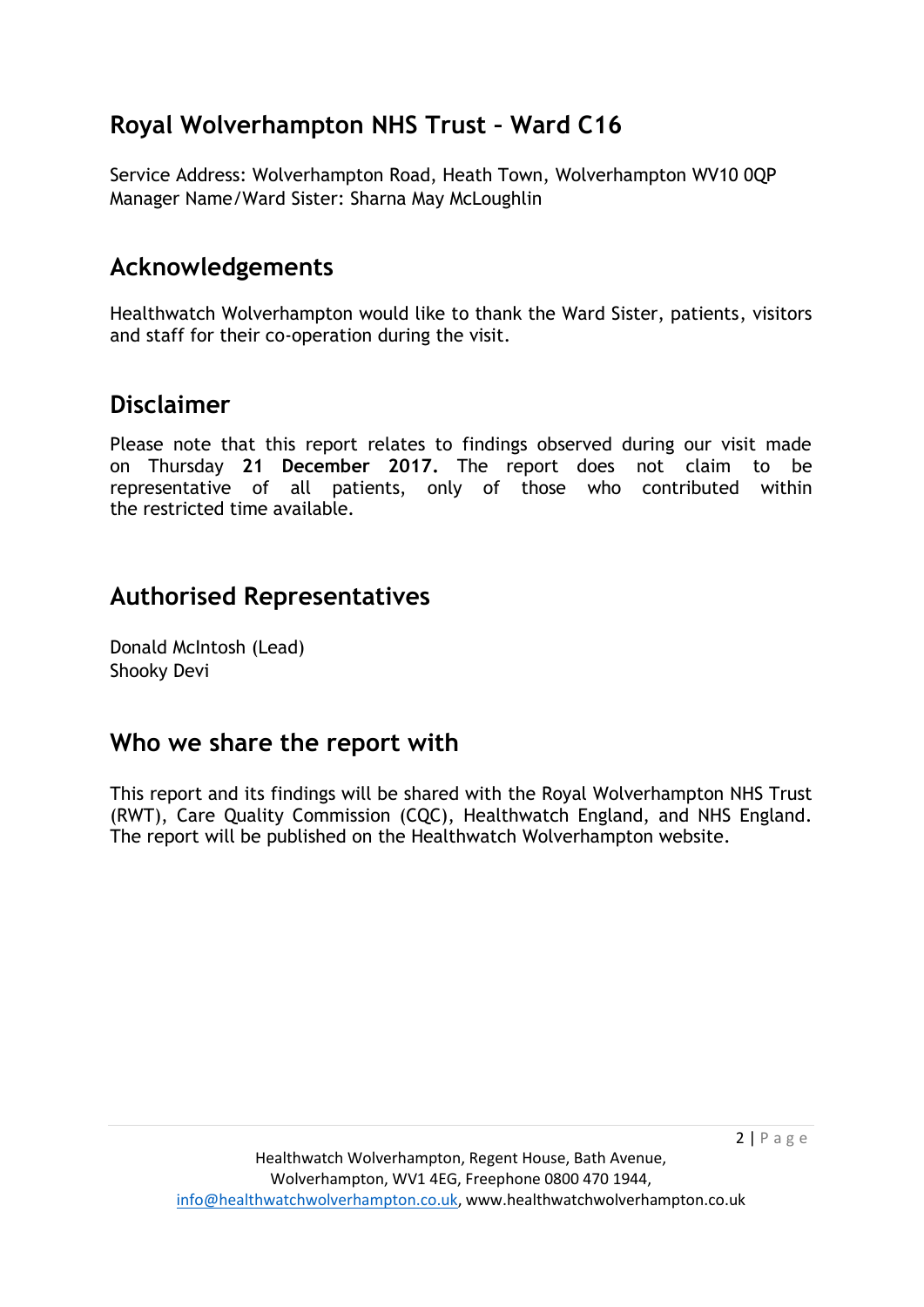### **Summary**

Healthwatch Wolverhampton receives feedback on a range of services and treatments received by patients at the RWT. This visit was unannounced and was responding to recently received concerns to Healthwatch in respect from a patient. These were primarily around care received on Ward C16.

Upon arrival the Authorised Representatives noted that the ward was very busy, with a number of staff around the Nurse station and the immediate area. The Ward Sister had recently left the Ward to carry out other duties and therefore was not available for us to introduce ourselves and inform her off the nature of the visit. However the member of staff who we spoke with made us welcome and sought to locate the Ward Sister.

The following key observations and comments were made: -

- The ward was mixed gender made up of four bays and two side rooms.
- Two of the bays were single gender.
- The Authorised Representatives were able to speak to nine patients and one relative. The majority of who said that they had no complaints about the care they were receiving. However they did observe staff was under considerable pressure as noted that they did not attend promptly when the buzzer was pressed.
- A patient in the side room raised concern of sleep disturbance, which we believe the noise was coming from the TV monitor, also the bed was too small for the patient which meant being uncomfortable when in bed.
- The majority of patient's arrived onto the ward via accident and emergency upon which a care plan would be produced.
- Those patients who were referred from a nursing home would arrive with a care plan which would be integrated with one produced by the ward.
- Visiting times are flexible with both patients and family members appreciated.
- There had been some recent management changes on the ward which were still settling in.
- Overall we found that the ward appeared to be somewhat cluttered with equipment and chairs in the corridors leading to the bays.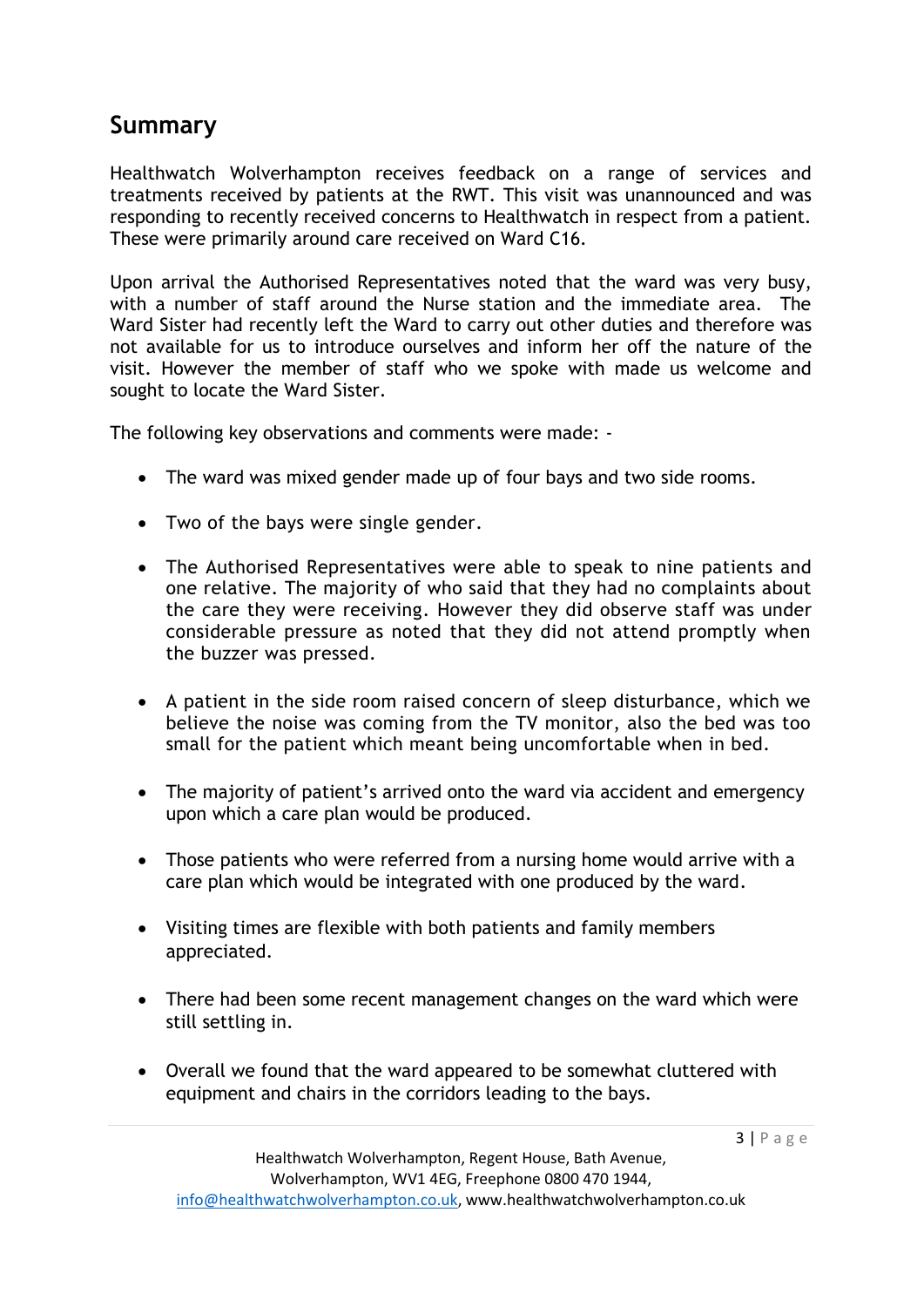Once the Ward Sister arrived on the ward, the Authorised Representative Lead was able to discuss the visit and asked a series of questions around the management of the ward. At the end of the visit the Authorised Representatives gave feedback, in particular the issue of the patient who was not happy with the bed.

### **Background**

Ward C16 is part of New Cross Hospital which is managed by Royal Wolverhampton Hospital Trust. The ward provides specialist treatment for those with diabetes and has a fourteen bed capacity.

The staffing levels for the ward are as follows:

- One Receptionist
- One Consultant
- Four Junior Doctors
- Two Ward Sisters
- Four Registered Nurses
- Four Healthcare Assistants
- Three Domestic Staff
- Two Students

The normal nursing ration to patients is 1:10 daytime and at nights 1:14.

# **What we did**

Two Authorised Representatives visited the ward from 9.55am to 11.30am on 21 December 2017. We met with a member of the nursing team who informed us that the Ward Sister was not available; she then sought to make contact with the Ward Sister by phone. Whilst this was being done we were given seats at the side of the nursing station. We were told the Ward Sister would be sometime before she arrives onto the ward due to other commitments. The member of staff therefore agreed to give us a tour of the ward. Once the tour was completed the Authorised Representatives separated interviewing patients and staff on the ward.

## **Findings:**

#### **Environment:**

*Time was spent observing the general environment of the Ward as well as spending time in the different bays.* 

Entry to Ward C16 was easy to find, there was signage throughout the hospital directing you to the ward. We gained entry onto the ward as a member of staff walked out.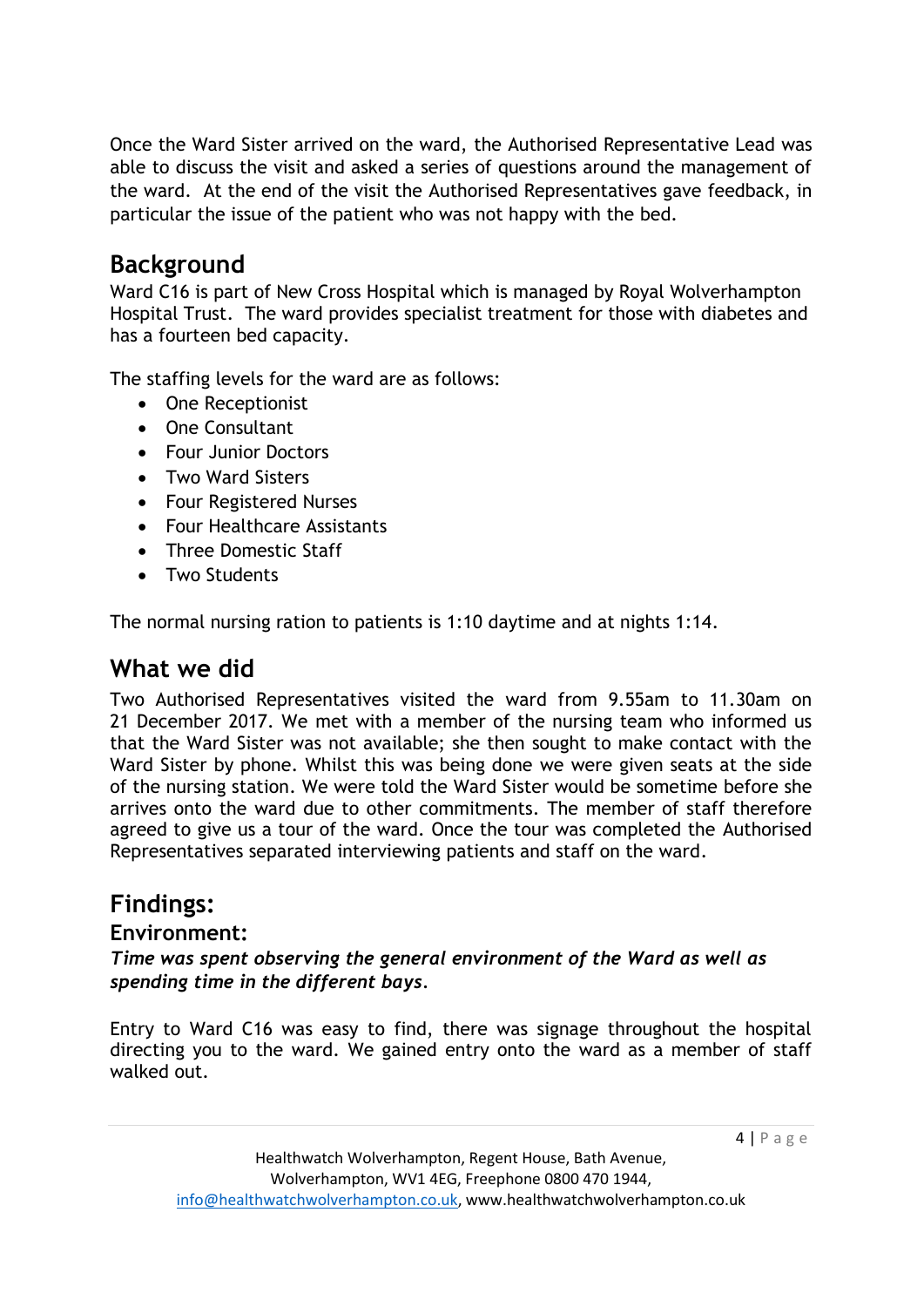First observation once inside the ward - it was busy with many members of staff around the reception desk. There were staff members sitting around terminals.

The visitor's book was signed and the hand sanitiser available was used.

We were shown the stock room which appeared to be well stocked.

We were told there are four Bays, 1, 2 were for female, 3, 4 were used for male. There was a separate room available between Bay 1 and 2.

There were toilets for male and female. We were shown a toilet signage which had the facility to designate as female or male.

At the time of our visit we noted cleaning had/was taking place. There was a number of cleaning resources visible; we saw a cleaning trolley and equipment outside Bay 1 and Bay 2. There was a trolley with items for patients placed outside the doors of the Bay's.

The ward/bays were free from unpleasant odour however we felt the areas outside the bays were much cluttered with a potential to cause a hazard.

There were a number of hazard cones placed on the floor in the corridor towards the Bays (male).

In both Bay 1 and 2 there were six patients. Outside the door of Bay 1 and Bay 2 an A4 sheet with the Nurses name on duty was displayed on the door.

The bays have a tagging system. We were told there should be a member of staff present on the ward at all times to ensure falls are prevented.

On bay 2 there was a notice on the door displaying 'Days since last fall in this bay 92.' Also noted on this door was a signage 'Stop and Think Sign' aimed at staff to make note of the patients i.e. do they have their own clothes etc. Each patient had a board next to their bed. The board displayed the patient name and consultant name.

Similarly on the door of Bay 1 there was a notice 'Days since the last fall in this bay 33.'

### **Patient Experience:**

*We spent time with the patients gathering their experiences whilst they are staying within the hospital.*

 $5 | P \text{ age}$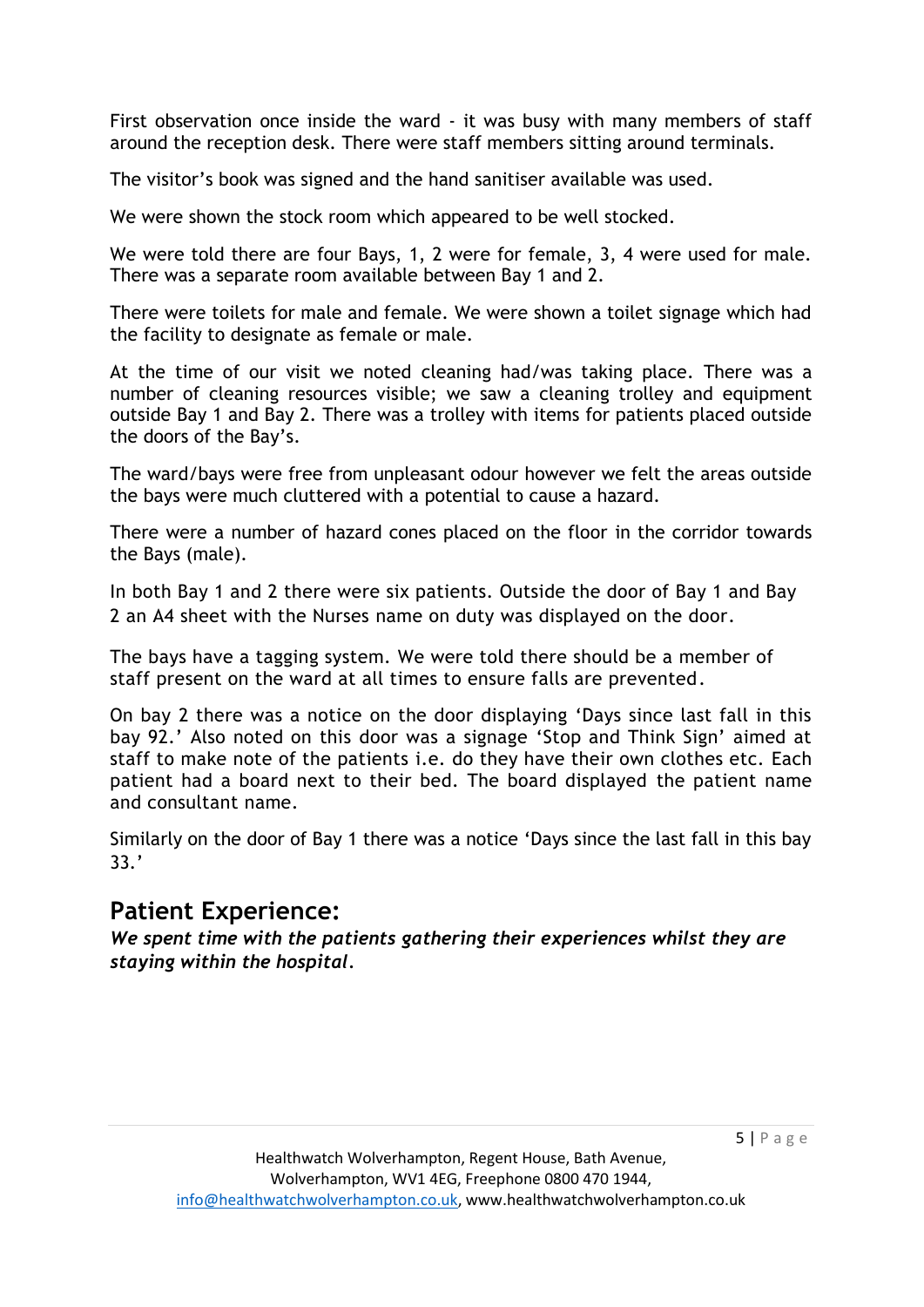The Authorised Representatives spoke to nine patients on the ward. Details of their comments are shown below.

**Patient 1** was admitted Monday night to the Accident & Emergency (A&E) due to chest pains and shortness of breath. The patient had stayed in the Assessment Medical Unit (AMU) since been admitted. The patient was transferred to Ward C16 the morning of our Enter and View visit and was waiting for a scan. The results of this will determine if the patient can go home. "The consultant explained the process and the patient feels needs are being met." The patient was offered a drink whilst in the Ward "Coffee".

**Patient 2** was asked what they had for breakfast and the response was "milk." But would really like some cornflakes." From observation it looked as if the patient was on drip feed.

Patient 3 was in a side room and had been in the ward since "8<sup>th</sup> of December". The doctor is trying to get a space for the patient at West Park rehabilitation centre. The patient feels the buzzer has to be pressed for a while before being seen to. It was noted on the wall the board displayed the patients name but not the consultants name.

**Patient 4** has been in the ward for "five weeks". "Felt privacy and dignity is maintained."

**Patient 5** seemed a bit disoriented asking one of the Authorised Representatives for sweets, at which point was advised to press the buzzer. The student nurse came to query, the patient was not given any sweets instead was advised that "do not need your tablets yet."

**Patient 6** said, had been waiting about one hour and thirty minutes for 'stoma bag' to be emptied. During our conversation the members of staff had overheard whilst they attended to another patient. The member of staff commented "I will come to change the bag, it still has capacity."

This patient has been in hospital since last Sunday  $(17<sup>th</sup>)$ . "Doctors are helpful", "have to wait for a long time to be seen, food not so bad." This patient's daughter visits in the "afternoon and takes her to the toilet."

As the Authorised Representative interacted with this patient the Student Nurse came to support the patient.

There was Fluid and balance charts (folders on the side bench of some of the patients)

**Patient 7** has been on the ward for about five weeks and had arrived as an emergency via ambulance and was not aware of having a management plan. The patient stated that the care was good and had no concerns, had noted recently that new curtains had been installed around the bed.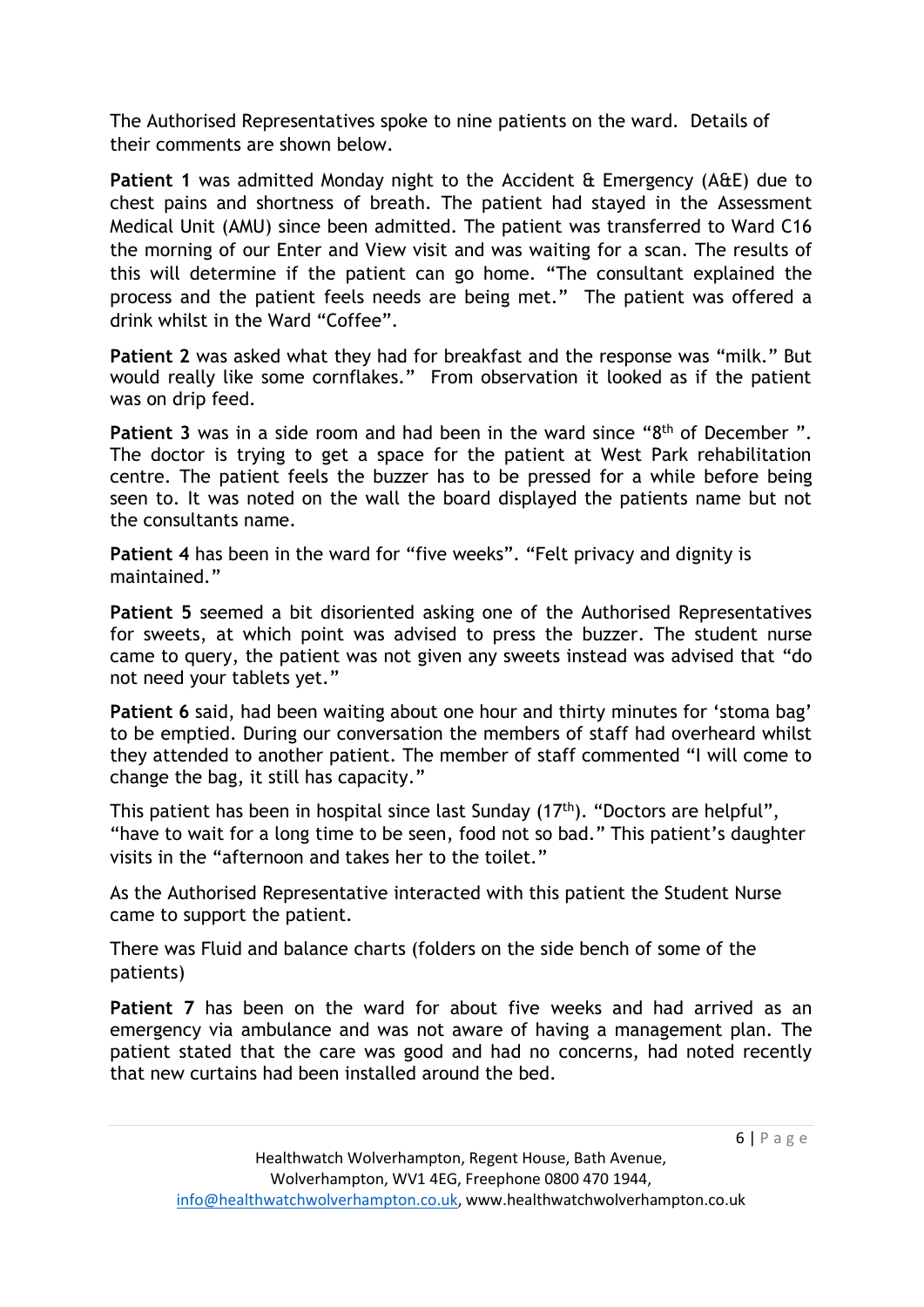**Patient 8** had been on the ward for two weeks and had no problem with the care. The patient's only concern was; staffs not always prompt when called and believe it's down to the pressures they are on and can forget the request. Not aware of care plan however had been admitted to the ward more than once in the last twelve months.

**Patient 9** was in a side room and had arrived on the ward from A & E on Monday afternoon  $(18<sup>th</sup>)$ . Stated that the service was brilliant. The patient raised concern regarding the bed, too small and therefore was uncomfortable. The patients sleep was disturbed by this and noise was coming from the TV and radio monitor, even though it was switched off.

Since coming into the hospital, the patient has moved beds on two occasions between 4.00am and 5.00a.m which had been very disorienting.

#### **Interaction with Visitors and Staff**

#### *We were able to gather views from visitors during our visit.*

The Authorised Representative spoke to a relative visiting. The patient was admitted into hospital on Saturday 16 December 2017 with Pneumonia. The relative commented how the visiting times are flexible. There is someone who is able to stay throughout the night with the patient. The relative noted that there is a menu choice for meals which caters for cultural needs if needed and was "Happy with the service".

During the conversation with the relative, the patient needed assistance for toileting. The relative asked for assistance at the reception desk. A portable toilet was bought to the ward and curtains drawn round for privacy and dignity.

### **Staff**

#### *Staff information provided to the Authorised Representative Lead.*

The Authorised Representative Lead met with the Ward Sister about thirty minutes into the visit. The Ward Sister had worked on the ward for five years and had taken on the role of Ward Sister within the last six months.

The following information was provided;

- They have just started a system that if a patient comes from a Nursing Home an individualised care plan will be produced, and this will be shared with a district nurse if the patient has one;
- All care plans will be within patients notes at the end of the bed;

7 | P a g e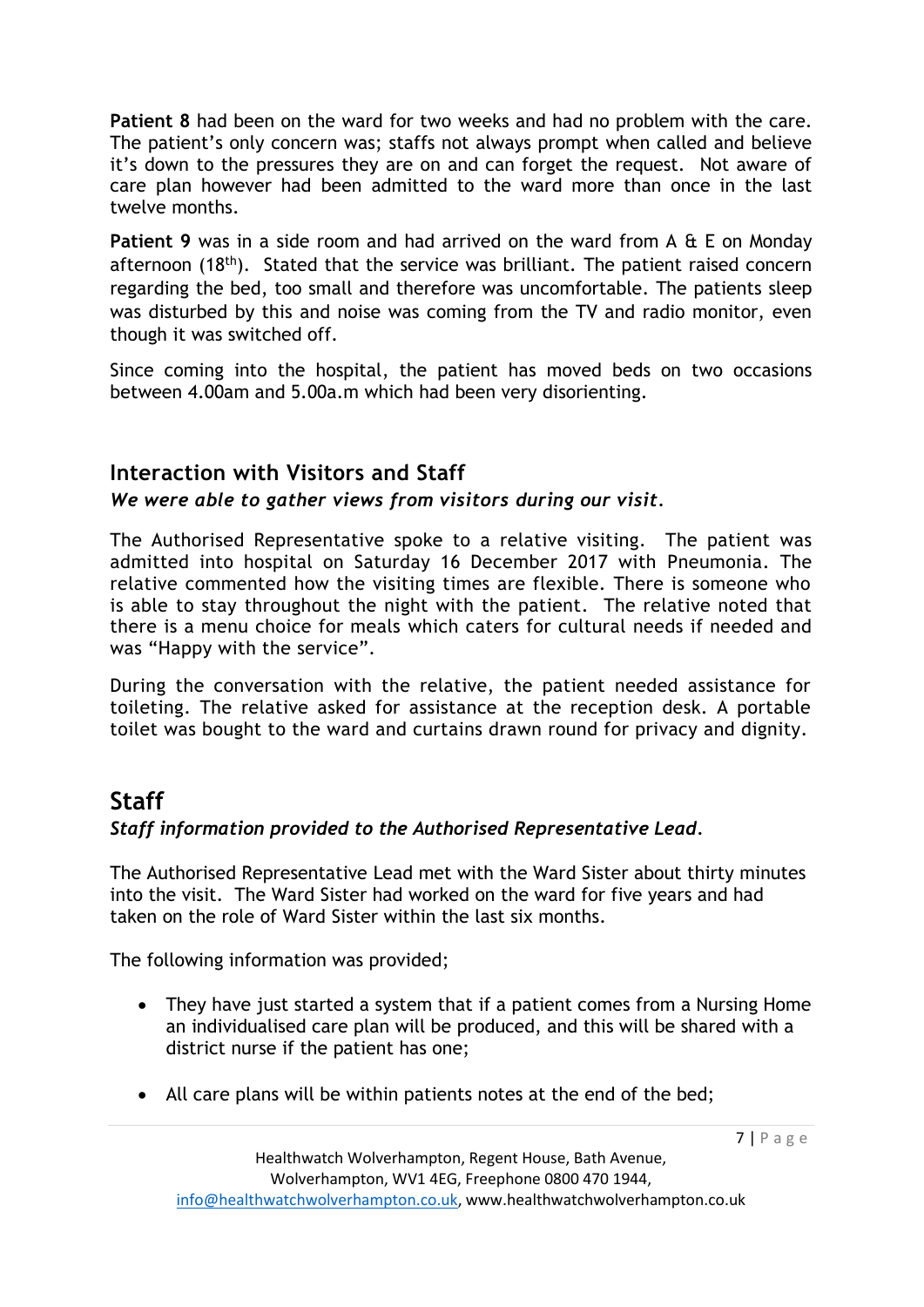- The drugs round are done three times a day 8.00a.m., 2.00 p.m. and 6.30/7.00 p.m.;
- Staff on the ward are not trained to do compression, but there are pathways for treating wounds;
- All Staff have yearly updates particularly around dealing with those patients who have dementia and ulcers;
- If a patient's condition deteriorates then staff will ring either the family or GP of the patient;
- Assistance will be given to patient whose appetites is not good;
- When the ward has a deep clean a member of staff will be given responsibility for each bay, these responsibilities will include moving patients, stock, etc
- Stock levels are the responsibility of Pharmacists if medication and the Ward hostess if general stock.

At the end of the meeting the Ward Sister identified a number staff for the team to speak to.

All staff showed a commitment to caring for patients. It was mentioned that there had been some recent management changes on the ward and these were still being embedded in, but was having minimal impact on the ward. It was stated that seven day working was taking place as there was little difference at weekends to week days especially with respect to Consultant, Junior Doctors and nursing levels. However there were issues around pharmacy and not completely satisfied with the service at weekends.

## **Privacy and Dignity**

#### *We wanted to observe how privacy and dignity is maintained within the wards.*

During the visit we saw members of staff attending to patients with compassion and care. On two occasions it was witnessed patients who needed personal care, members of staff carried out their role professionally with a dignified approached. The curtains were drawn around the patients as and when needed.

It was observed members of staff carrying out their drinks 'water' trolley for patients.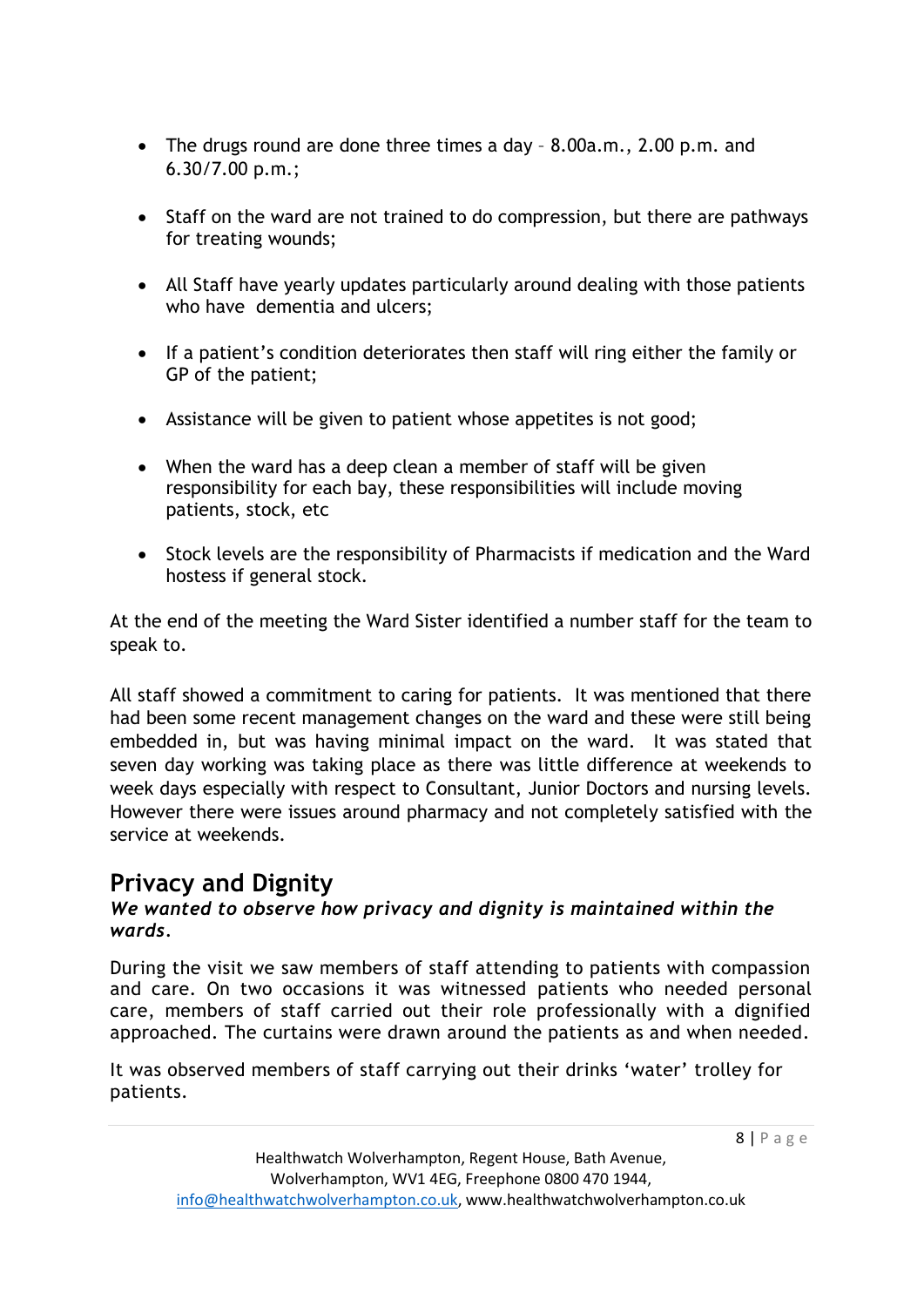### **Comments and Further Observations**

Despite the ward being very busy during the visit we found the staff very accommodating willing to respond to any questions and queries raised by the Authorised Representatives. Overall patients received good care and were positive about the treatment they received from staff. Staff were very committed to providing excellent care and wished to see patients having a positive experience.

In respect to the responding to concerns that necessitated the visit, the Authorised Representatives felt the ward made as much effort to ensure patients have a positive experience and have begun to make changes to the way Ward operates notably the introduction of personalised care plans.

### **Recommendations and Follow – Up Action**

The Authorised Representatives would like to suggest the following recommendations arising from the visit.

Upon arrival to the ward staff should ensure that beds allocated to patients meet their needs and where necessary a larger bed is sought immediately. The TV and radio monitors should be checked to ensure that they do not disturb patients when switched off.

More attention should be given to ensure that there is minimal amount of equipment and furniture in corridors to remove potential hazards.

### **Provider Feedback**

Thank you for your positive feedback of your observations during your visit on 21 December 2017. During the time of your visit 09.55 – 11.30 nursing and healthcare staff were washing patients, changing clothing and bed linen; all the necessary equipment required is stored on trolleys which are located outside each bay during this period in accordance with Infection Prevention advice. Unfortunately this may have resulted in the "cluttered" appearance outside each bay. However this is temporary as once patient washes and bed making has been completed the trolleys are dismantled and returned to the linen store.

9 | P a g e